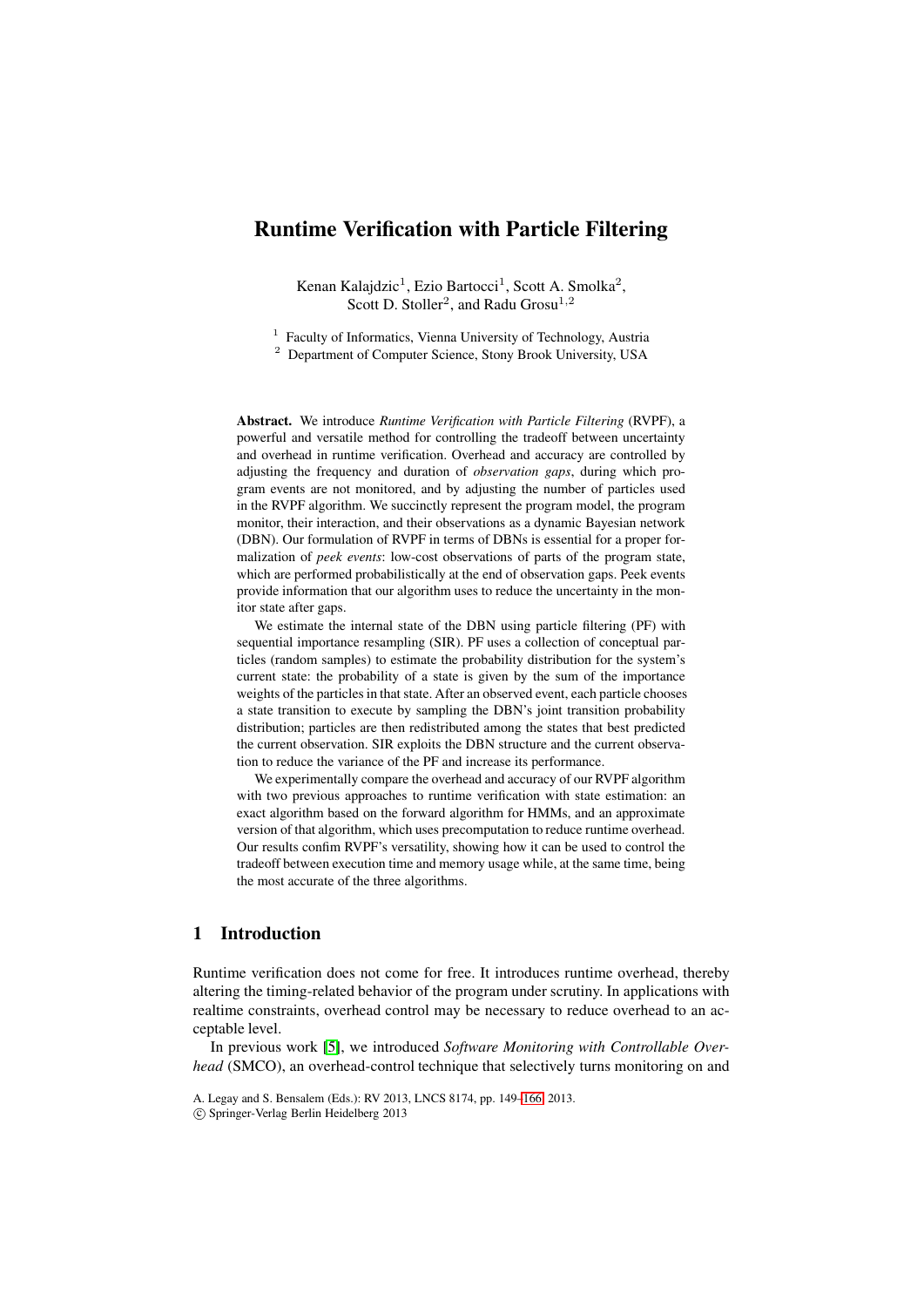off, such that the use of a short- or long-term overhead budget is maximized and never exceeded. Gaps in monitoring, however, introduce uncertainty in the monitoring results.

To quantify the uncertainty, one can estimate the current state of the program. We developed a framework for this, called *Runtime Verification with State Estimation* (RVSE) [\[10\]](#page-17-2), in which a hidden Markov model (HMM) is used to succinctly model the program and compute the uncertainty in predictions due to incomplete information.

While monitoring is on, the observed program events drive the transitions of the property checker, modeled as a deterministic finite automaton (DFA). They also provide information used to help correct the state estimates (specifically, state probability distributions) computed from the HMM transition probabilities, by comparing the output probabilities in each state with the observed outputs. When monitoring is off, the transition probabilities in the HMM alone determine the updated state estimate after the gap, and the output probabilities in the HMM drive the transitions of the DFA. Each gap is characterized by a *gap length distribution*, which is a probability distribution for the number of missed observations during that gap.

Our algorithm was based on an optimal state estimation algorithm, known as the forward algorithm, extended to handle gaps. Unfortunately, this algorithm incurs high overhead, especially for longer sequences of gaps, because it involves repeated matrix multiplications using the observation-probability and transition-probability matrices. In our measurements, this was often more than a factor of 10 larger than the overhead of monitoring the events themselves!

To reduce the runtime overhead, we developed a version of the algorithm, which we call *approximate precomputed RVSE* (AP-RVSE), that precomputes the matrix calculations and stores the results in a table [\[1\]](#page-17-3). Essentially, AP-RVSE precomputes a potentially infinite graph unfolding, where nodes are labeled with state probability distributions, and edges are labeled with transitions. To ensure the table is finite, we introduced an approximation in the calculations, controlled by an accuracy parameter  $\epsilon$ : if a newly computed matrix differs from the matrix on an existing node by at most  $\epsilon$  according to the  $L<sup>1</sup>$ -norm, then we re-use the existing node instead of creating a new one. With this algorithm, the runtime overhead is low, independent of the desired accuracy, but higher accuracy requires larger tables, and the memory requirements could become problematic. Also, if the set of gap length distributions that may appear in an execution is not known in advance, precomputation is infeasible.

This paper introduces an alternative approach, called *Runtime Verification with Particle Filtering* (RVPF), to control the balance among runtime overhead, memory usage, and prediction accuracy. In particle filtering (PF) [\[7\]](#page-17-4), the probability distribution of states is approximated by the proportion of particles in each state. The particle filtering process works in three recurring steps. First, the particles are advanced to their successor states by sampling from the HMM's transition probability distribution. Second, each particle is assigned a weight corresponding to the output probability of the observed program event. Third, the particles are resampled according to the normalized weights from the second step; this has the effect of redistributing the particles so that they provide a better prediction of the program events.

To reduce the variance of PF, we exploit the knowledge of the current program event and the particular structure of the DBN and employ a variant of PF known as *sequential*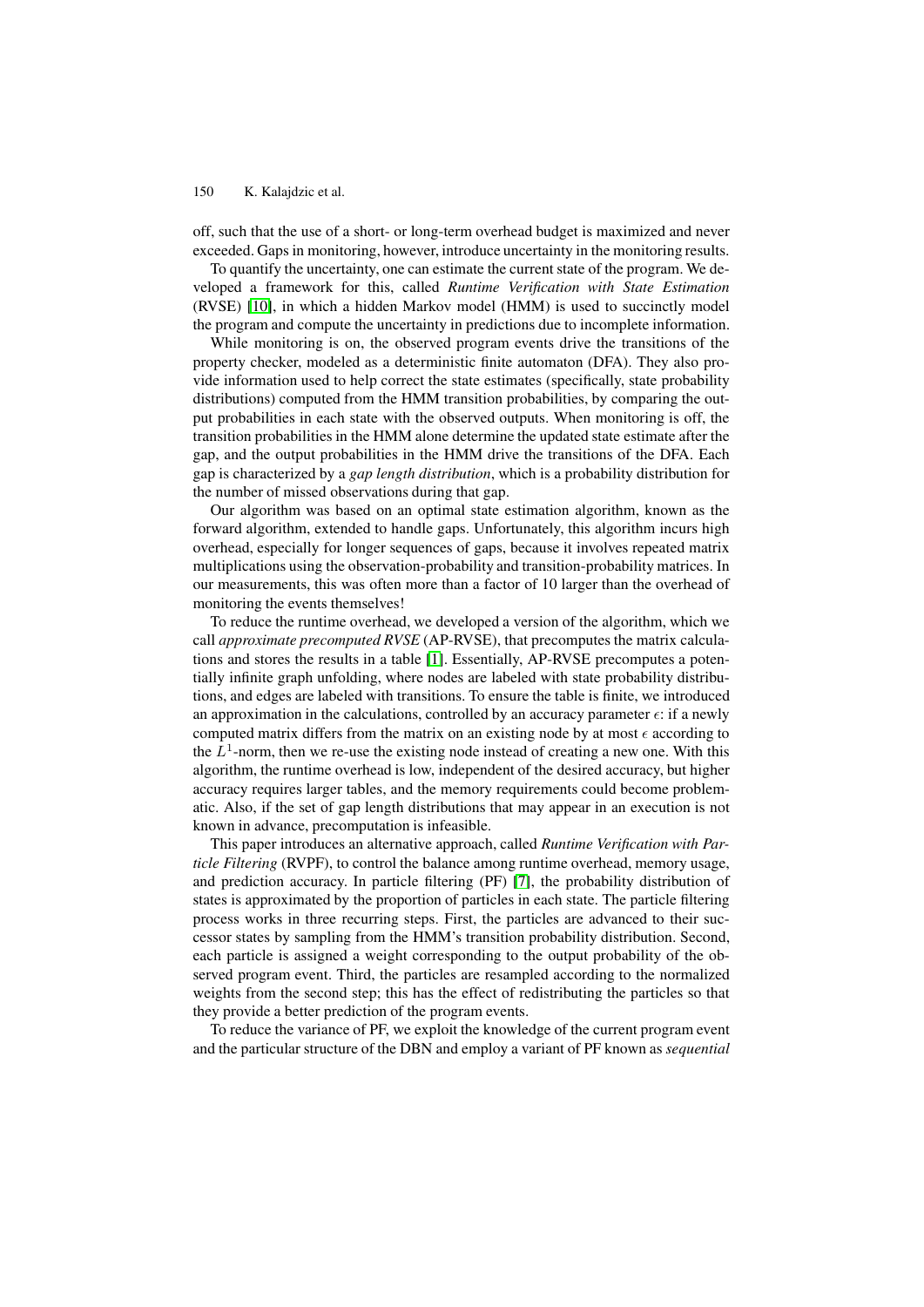*importance resampling* (SIR). The resampling step (which is a performance bottleneck) does not have to be performed in each round, and the particles are advanced to their successor states by sampling from the HMM's transition probability distribution *conditioned by* the current observation. While this conditional probability distribution cannot be computed in general, it can be computed for HMMs.

To handle gaps, we extend PF in a manner that is consistent with the one we devised for the forward algorithm: as long as gaps are the only observations, the particles are advanced to their successor states by sampling from the HMM's transition probability distribution conditioned on the most probable output event. Such output events are chosen by sampling from the output probability distribution of the HMM conditioned on the previous HMM state. These events are used to drive the DFA transitions.

In contrast to our previous work [\[10,](#page-17-2)[1\]](#page-17-3), we model the HMM, the DFA, and their composition in a more elegant and succinct way as a dynamic Bayesian network (DBN). This allows us to properly formalize a new kind of event, called *peek events*, which are inexpensive observations of part of the program state. In many applications, program states and monitor states are correlated, and hence peek events can be used to narrow down the possible states of the monitor DFA. We use peek events at the end of monitoring gaps to refocus the HMM and DFA states. Our combination of these two kinds of observations, program events and peek events, is akin to *sensor fusion* in robotics.

Adjusting the number of particles used by RVPF provides a versatile way to tune the memory requirements, runtime overhead, and prediction accuracy. With larger numbers of gaps, the particles get more widely dispersed in the state space, and more particles are needed to cover all of the interesting states. To evaluate the performance and accuracy of RVPF, we implemented it along with our previous two algorithms in C and compared them through experiments based on the benchmarks used in [\[1\]](#page-17-3). Our results confirm RVPF's versatility. Specifically, we demonstrate in Section [6](#page-11-0) that, with the right choice of the number of particles, RVPF consumes 80–100 times less memory than AP-RVSE while being twice as fast as RVSE, and the most accurate of the three algorithms.

The rest of the paper is organized as follows. Section [2](#page-2-0) provides background. Sections [3](#page-4-0) and [4](#page-4-1) define the runtime verification problem we are addressing and system model, respectively. Section [5](#page-7-0) presents the RVPF algorithm. Section [6](#page-11-0) describes our evaluation methodology and the results of our experiments. Section [7](#page-15-0) discusses related work. Section [8](#page-17-5) offers concluding remarks and directions for future work.

## <span id="page-2-0"></span>**2 Background**

This section provides background information on Bayesian networks, dynamic Bayesian networks, particle filtering, and runtime verification with state estimation.

A *Bayesian network* is a directed acyclic graph in which each node corresponds to a (discrete or continuous) random variable. An edge from node  $X$  to node  $Y$  indicates that  $X$  has a direct influence on  $Y$ , and  $X$  is called a *parent* of  $Y$ . Let  $B$  be a Bayesian network over variables  $X_1, \ldots, X_n$ . Each  $X_i$  has a conditional probability distribution  $P(X_i | Parents(X_i))$  that quantifies the influence of the parents on the node [\[7\]](#page-17-4).

The meaning of B is a joint distribution over its variables. Let  $P(x_1,...,x_n)$  abbreviate  $P(X_1 = x_1 \wedge \cdots \wedge X_n = x_n)$ , i.e., the conjunction of particular assignments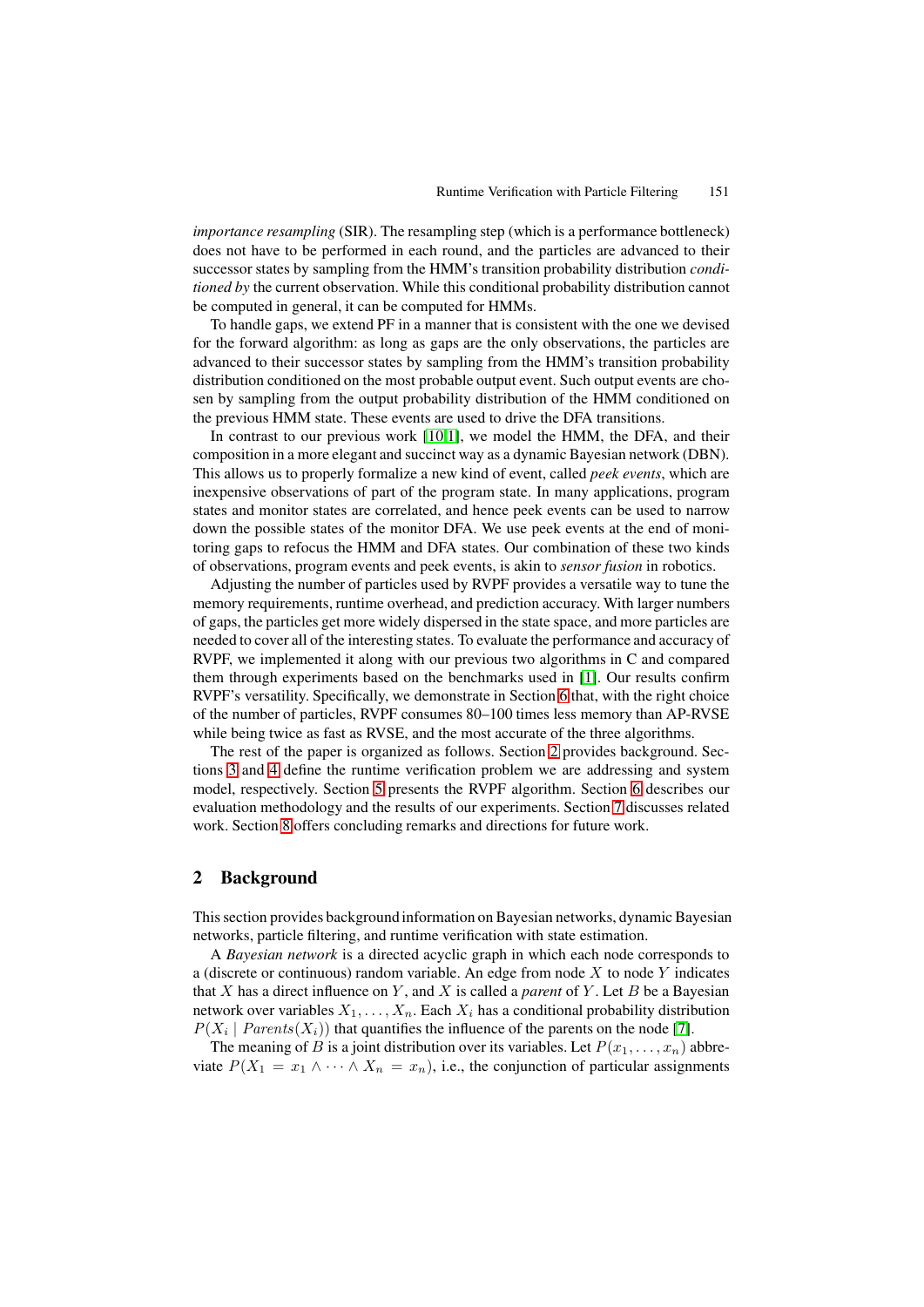to each variable. Then  $P(x_1,...,x_n) = \prod P(x_i \mid parents(X_i))$ , where *parents*( $X_i$ ) denotes the values of *Parents*( $X_i$ ) that appear in  $x_i$ denotes the values of  $Parents(X_i)$  that appear in  $x_1, \ldots, x_n$ .

A *dynamic Bayesian Network* (DBN) is a Bayesian network that relates random variables to each other over adjacent time steps. Moreover, some variables are observable, and some are not. Let  $X_t$  denote the set of *state variables* at time t. State variables are assumed to be unobservable. Let **O<sup>t</sup>** denote the set of *observable variables* at time t. The observation at time t is  $O_t = o_t$  for some set of values  $o_t$ .

A *Hidden Markov Model* (HMM) is a special kind of DBN; specifically, an HMM is a DBN with a single state variable and a single observable variable. We refer to a value of the observable variable of an HMM as an *observable action*.

To construct a DBN, one must specify the *prior distribution*  $P(X_0)$ , capturing the initial state distribution; the *transition model*  $P(X_t | X_{t-1})$ , capturing the dependency of the next state on the current state; and the *observation model*  $P(O_t | X_t)$ , encoding the dependency of the observation on the current state. The transition and observation models are represented as a Bayesian network.

*Particle filtering* (PF) is a sequential Monte Carlo method that can be used to perform state estimation in a Bayesian network [\[7\]](#page-17-4). PF can be used to estimate the state probability distribution  $P(X_t)$ , given an observation sequence  $o_{1:t}$ . In one of the most commonly used forms of particle filtering, known as *sequential importance resampling* (SIR), a population of  $N_p$  particles is first created and assigned initial states by sampling from the prior distribution  $P(X_0)$ . A three-step update cycle is then repeated for each time step: (i) each particle is propagated forward by sampling the new state value  $\mathbf{x}_t$  given the previous state  $\mathbf{x}_{t-1}$  of the particle, based on the transition model  $P(X_t | X_{t-1})$ ; (ii) each particle is weighted by the probability it assigns to the new evidence,  $P(\mathbf{o}_t | \mathbf{x}_t)$ ; (iii) the population is *resampled*, i.e., a new population of  $N_p$ (unweighted) particles is created, where each new particle is selected from the current population, and the probability that a particular particle is selected is proportional to its weight. Resampling focuses the particles on the high-probability regions of the state space, by probabilistically discarding particles with low weight and duplicating particles with high weight.

One can reduce the variance of PF by using evidence  $o_t$  in the first step of the update cycle by sampling the next state  $\mathbf{x}_t$  from the conditional probability distribution  $P(\mathbf{X}_t | \mathbf{X}_t)$  $\mathbf{x}_{t-1}, \mathbf{o}_t$ ). As we show in Section [5,](#page-7-0) this probability distribution can be computed as  $P(x_t | x_{t-1}, o_t) = P(x_t | x_{t-1}) \cdot P(o_t | x_t) / P(o_t | x_{t-1})$ . Precomputing  $P(o_t | x_{t-1})$  is possible if the HMM transition probabilities and observation probabilities are given explicitly. By reducing the variance, the resampling frequency (which is a considerable performance bottleneck) can also be reduced.

**PF** approximates  $P(\mathbf{x}_t | \mathbf{o}_{1:t})$ , the probability of state  $\mathbf{x}_t$  after observation sequence  $\mathbf{o}_{1:t}$ , by  $\frac{1}{N_p} \sum_{i=1}^{N(\mathbf{x}_t | \mathbf{o}_{1:t})} w_i$ , where  $N(\mathbf{x}_t | \mathbf{o}_{1:t})$  is the number of particles in state  $x_t$  after processing observations  $o_1, \ldots, o_t$  and  $w_i$  are the weights of the individual particles which are in state  $x_t$ .

*Runtime Verification with State Estimation* (RVSE) [\[10\]](#page-17-2) is an algorithm for runtime verification in the presence of observation gaps. In RVSE, a Hidden Markov Model of the monitored program is constructed, monitored event sequences are treated as observation sequences of the HMM, and an extension of the optimal *forward algorithm*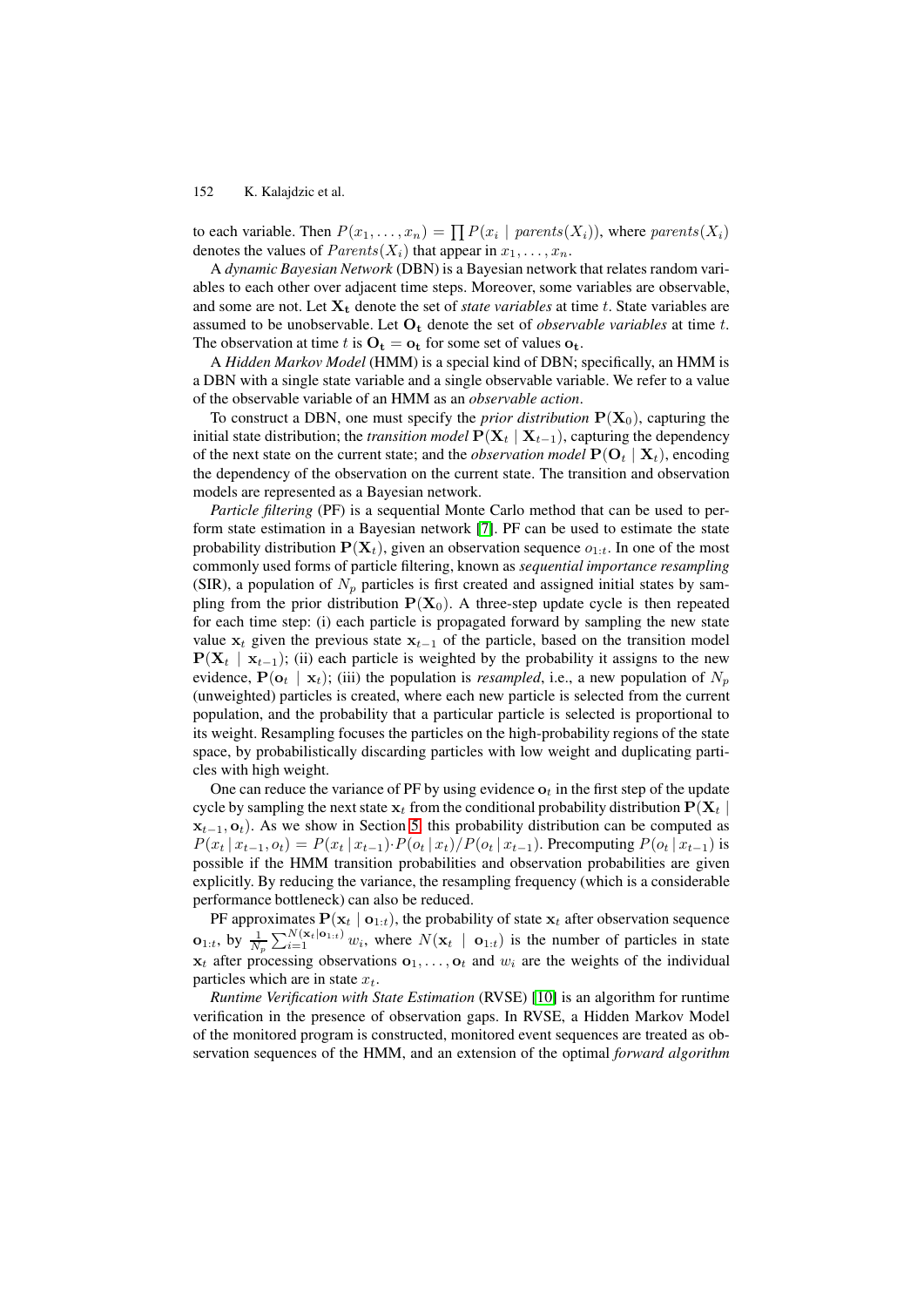for HMM state estimation [\[7\]](#page-17-4) is used to estimate the state of the HMM and the monitor DFA. We extended the forward algorithm to handle observation gaps, by using the HMM to estimate the unobserved states and events. The time complexity of the RVSE algorithm for a single observation is  $O(N_h^2 \cdot N_d)$  for a non-gap event and  $O(N_h^2 \cdot N_d^2)$ for a gap event, where  $N_h$  and  $N_d$  are the numbers of states of the HMM and the DFA, respectively. The *approximately precomputed RVSE* (AP-RVSE) algorithm, described briefly in Section [1,](#page-0-0) significantly reduces the runtime overhead of RVSE by precomputing and storing the results of the matrix calculations performed by RVSE [\[1\]](#page-17-3).

## <span id="page-4-0"></span>**3 Problem Statement**

The problem statement is based closely on [\[10\]](#page-17-2). A problem instance is defined by an HMM H modeling the monitored system, an observation sequence  $o_1$ .  $T$ , and a temporal property  $\phi$  over sequences of actions of the monitored system.

The observation sequence contains events that are occurrences of actions performed by the monitored system. In addition, it may contain the symbol  $gap(L)$  denoting a possible gap whose length is drawn from a length distribution  $L$ , a probability distribution over the natural numbers:  $L(\ell)$  is the probability that the gap has length  $\ell$ . In the rest of this paper, we consider a simpler definition of gaps, with gap symbols of form  $gap(\ell)$ , where the length  $\ell$  of each gap is encoded in the trace.

The HMM H models the monitored system. The HMM need not be an exact model of the system; it simply embodies the available information about the system's behavior. It can be learned automatically from complete traces using standard learning algo-rithms [\[7\]](#page-17-4). Let  $S_H$  denote the set of states of the HMM, i.e., the set of possible values of its state variable.

The property  $\phi$  is represented by a DFA  $M = \langle S_M, m_{init}, A, \delta, F \rangle$ , consisting of a set  $S_M$  of states, an initial state  $m_{init}$ , an alphabet A, a transition relation  $\delta$ , and a set  $F$  of final (also called "accepting") states. The alphabet  $A$  is a subset of the observable actions of the HMM; actions not in  $A$  leave the DFA's state unchanged.<sup>[1](#page-4-2)</sup>

The goal is to compute  $P(\phi \mid o_1 \cdot T)$ , that is, the probability that the system's behavior satisfies  $\phi$ , given observation sequence  $o_{1:T}$ . This probability is computed from the probability distribution on composite states, where a *composite state*  $(x, s)$  is a pair containing an HMM state  $x$  and a DFA state  $s$ . Specifically,

$$
P(\phi \mid o_{1:t}) = \sum_{x_t \in S_H, s_t \in F} P(x_t, s_t \mid o_{1:t}) / \sum_{x_t \in S_H, s_t \in S_M} P(x_t, s_t \mid o_{1:t})
$$

where  $P(x_t, s_t | o_{1:t})$  is the probability that the HMM is in state  $x_t$  and the DFA is in state  $s_t$  after observation sequence  $o_{1:t}$ .

## <span id="page-4-1"></span>**4 System Model**

The composition of the HMM  $H$  modeling the monitored system and the monitor DFA  $M$  defines a DBN  $D$  representing the entire system. This DBN is illustrated in Figure [1.](#page-5-0) It shows dependencies among the state variables and observation variables during the t'th time step as well as the dependencies of the state variables  $X_t$  and  $S_t$  from the

<span id="page-4-2"></span> $1$  In Section [5](#page-7-0) we use a different, HMM-like notation for the DFA.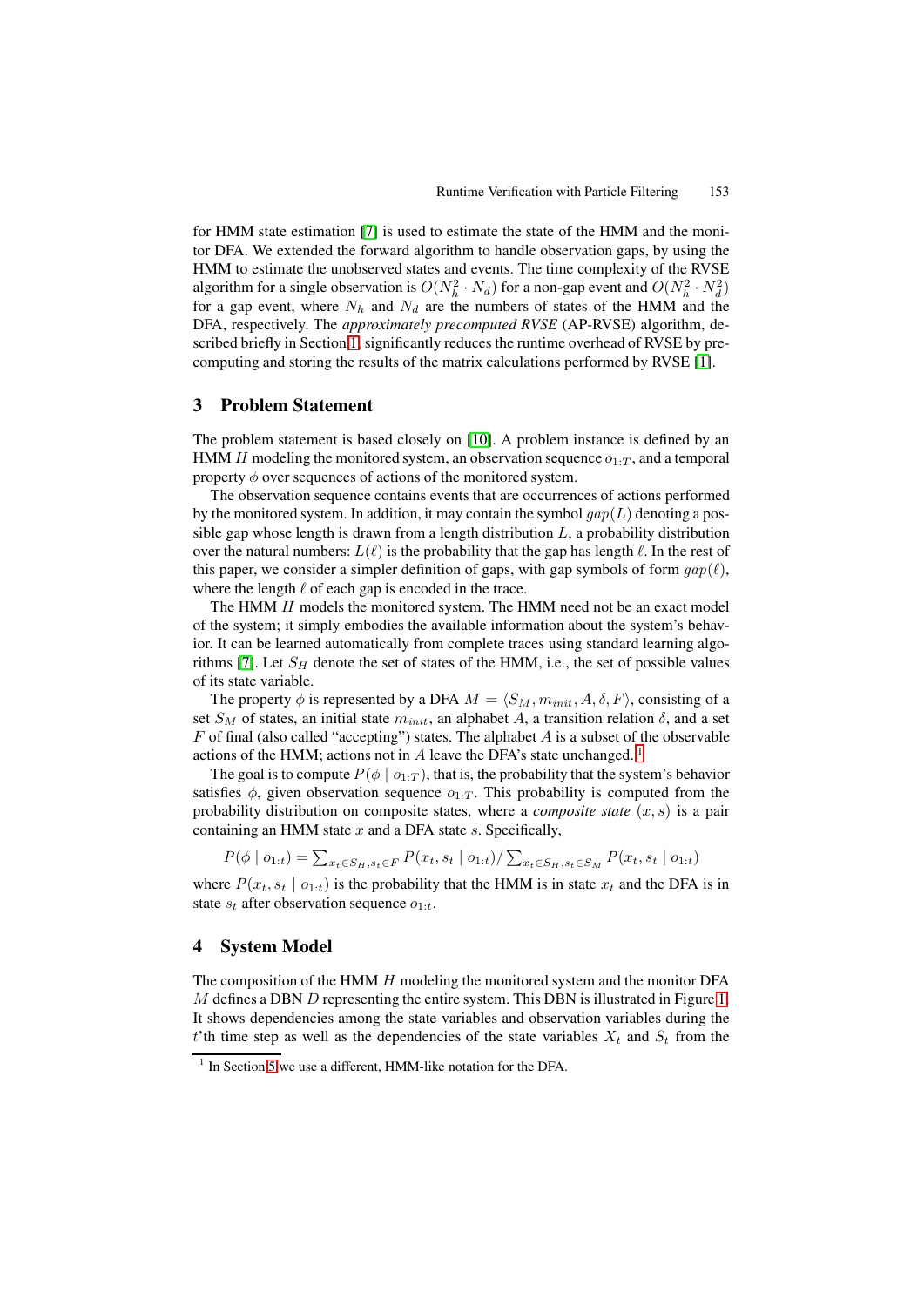previous states  $X_{t-1}$  and  $S_{t-1}$ , respectively. These relationships hold for consecutive observations, without gaps.

<span id="page-5-0"></span>

**Fig. 1.** DBN D composed from the HMM H and the monitor DFA  $M$ .  $X_t$  and  $O_t$  denote the state and observation variables of H at time t, respectively, and  $S_t$  denotes the state variables of  $M$ , at time t. Note that  $O_t$  is also  $M$ 's input.

#### **4.1 Peek Operations**

When a gap occurs, the missing observations cause uncertainty in the state of the DFA. Our algorithm performs a peek operation, which is a lightweight procedure that inspects a part of the monitored system's state immediately after a gap, and can be regarded as an event which is used to reduce the uncertainty in the state of the DFA. Which part of the program state is considered during a peek operation depends on the particular problem and is built into the definition of the procedure that implements the peek operation.

Specifically, peek events are useful for applications in which certain DFA states are known to be inconsistent with certain program states. In such situations, the probabilities associated with composite states containing DFA states which are inconsistent with the partial program state provided by the peek operation can be zeroed, after which the probabilities associated with other composite states are renormalized so that they sum to 1. The additional dependencies between the variables are represented by the DBN in Figure [2.](#page-6-0)

Because our algorithm uses peek events to reduce uncertainty in the DFA state, we characterize the result of a peek operation  $q_t$  by a probability distribution  $P(Q_t | S_t)$ , which is the probability that a peek operation returns  $Q_t$  given that the DFA is in state  $S_t$ . Using Bayes' rule, after a peek operation that returns  $q_t$  after a gap, the probability that the DFA is in state  $s_t$  is  $P(s_t | q_t) = \alpha P(q_t | s_t) P(s_t)$ , where  $\alpha$  is a constant factor used for normalization, and  $P(s_t)$  is the probability that the DFA is in state  $s_t$ after processing the gap and before processing the peek event.

We do not directly use peek events to reduce uncertainty in the state of the HMM, because generally we do not know a correspondence between concrete program states (provided by peek events) and states of the HMM. This is because the HMM is typically an abstract model learned automatically from traces. However, if such a correspondence is known, then peek events can be used to reduce uncertainty in the state of the HMM, in the same way they are used to reduce uncertainty in the state of the DFA.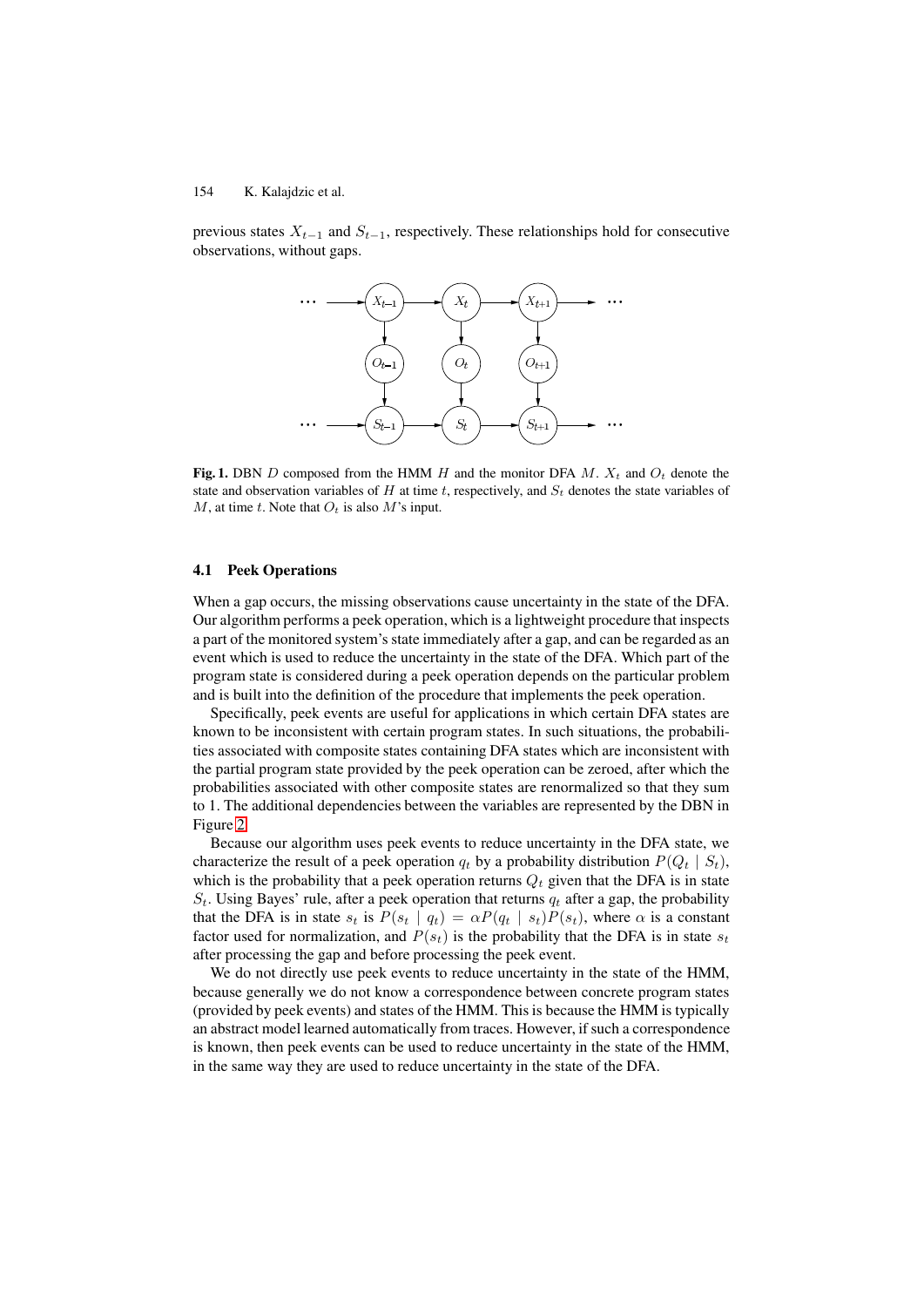

**Fig. 2.** DBN D composed from the HMM H and the monitor DFA  $M$ , when observation  $o_t$  is missing due to a gap, and peek event <sup>q</sup>*<sup>t</sup>* provides information about possible states of the DFA at time  $t$ 

<span id="page-6-0"></span>

<span id="page-6-1"></span>**Fig. 3.** DFA used to detect violations of a locking discipline

## <span id="page-6-3"></span>**4.2 Running Example**

Consider a monitor for a locking discipline for a structure type  $S$  in a program. The structure type S contains a lock field (i.e., a field that refers to a lock), protected fields, and unprotected fields. There is a monitor instance for each combination of a thread and a structure of type S. The monitor checks that, when the thread accesses a protected field of the instance of S, the thread holds the lock associated with the instance. The DFA is shown in Figure [3;](#page-6-1) the parameterization by a thread and a structure is implicit.



<span id="page-6-2"></span>**Fig. 4.** Graphical representation of the transition and observation probability distributions of an HMM model of a system that usually follows the locking discipline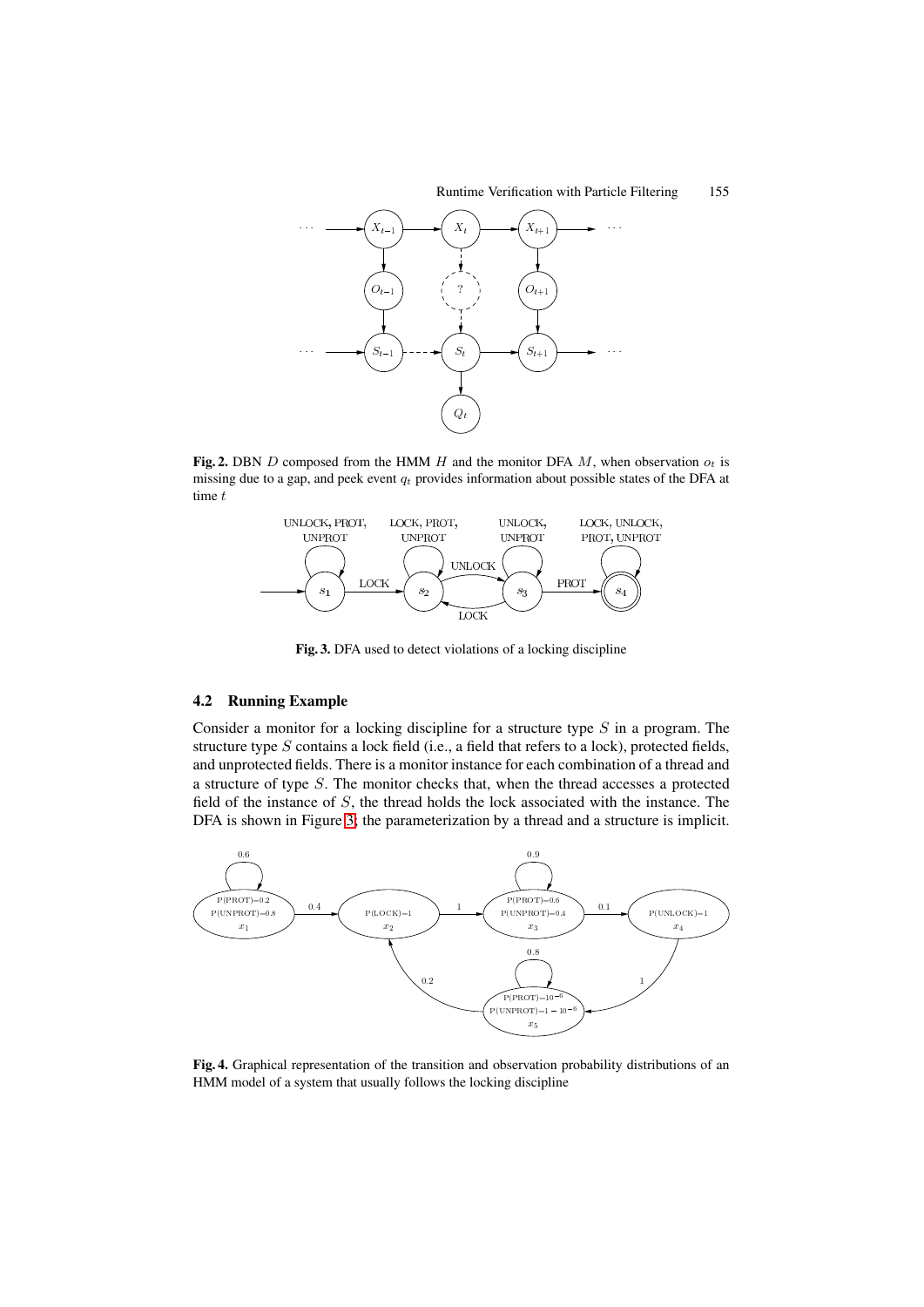The alphabet contains four types of events: LOCK, UNLOCK, PROT (representing an access to a protected field) and UNPROT (representing an access to an unprotected field). The states of the monitor have the following interpretation:  $s_1$  – initial state,  $s_2$ – lock is held,  $s_3$  – lock is not held,  $s_4$  – error state (i.e., violation of locking discipline has been detected).

In general, after a gap, the joint probability distribution  $P(X_t, S_t)$  may contain nonzero probabilities for all composite states, reflecting uncertainty in the current state of the DFA. The monitor can, however, quickly peek at the state of the lock to check whether it is held by the associated thread. If so, the DFA can only be in states  $s_2$  or  $s_4$ , so probabilities of composite states containing  $s_1$  or  $s_3$  can be set to zero. If not, the DFA can only be in states  $s_1$ ,  $s_3$ , or  $s_4$ , so the probabilities of composite states containing  $s_2$  can be set to zero. For example, some sample entries in the probability distribution for peek events are  $P(s_2 | \text{ held}) = 1$  and  $P(s_2 | \text{notHeld}) = 0$ .

Figure [4](#page-6-2) shows in a graphical way the transition and observation probability distributions of an HMM model of a system that usually follows this locking discipline but has a small chance of violating it.

## <span id="page-7-0"></span>**5 RVPF Algorithm**

This section describes our RUNTIMEVERIFICATIONPARTICLEFILTERING (RVPF) algorithm, which performs approximate state estimation based on particle filtering. Like the original RVSE algorithm [\[10\]](#page-17-2), RVPF estimates the probability that the system is in a composite state  $(x_t, s_t)$  at time t. Let  $(x_t^{(i)}, s_t^{(i)})$  denote the state, also called the "position", of the  $i$ 'th particle at time  $t$ .

#### **5.1 The Precomputation Phase**

In Line 1 of the RVPF algorithm, whose pseudo code is given on page [157,](#page-6-3) the probabilities  $P(O_t | X_{t-1})$  and  $P(X_t | X_{t-1}, O_t)$  are precomputed so they can be accessed quickly by the rest of the algorithm. The exact details of the precomputation are shown in algorithm PRECOMPUTEPROBABILITIES.

**Algorithm** PRECOMPUTEPROBABILITIES

```
Input: System Model HMM H = (X, O, P(X_t | X_{t-1}), P(O_t | X_t), P(X_0))Output: P(O_t | X_{t-1}), P(X_t | X_{t-1}, O_t)<br>1 P(O_t | X_{t-1}) = P(X_t | X_{t-1}) P(O_t | X_t)1 P(O_t | X_{t-1}) = P(X_t | X_{t-1}) P(O_t | X_t)<br>2 for i = 1 to |\text{dom}(X)| do
2 for i = 1 to |\text{dom}(X)| do<br>3 for j = 1 to |\text{dom}(X)|3 for j = 1 to |\text{dom}(X)| do<br>4 for k = 1 to |\text{dom}(O)|4 for k = 1 to |\text{dom}(O)| do<br>5 P(X_t = x_i | X_{t-1} = x_i)P(X_t = x_i | X_{t-1} = x_j, O_t = o_k) =P(X_t = x_i | X_{t-1} = x_j) \cdot P(O_t = o_k | X_t = x_i) / P(O_t = o_k | X_{t-1} = x_j)6 end
7 end
8 end
9 return [P(O_t | X_{t-1}), P(X_t | X_{t-1}, O_t)]
```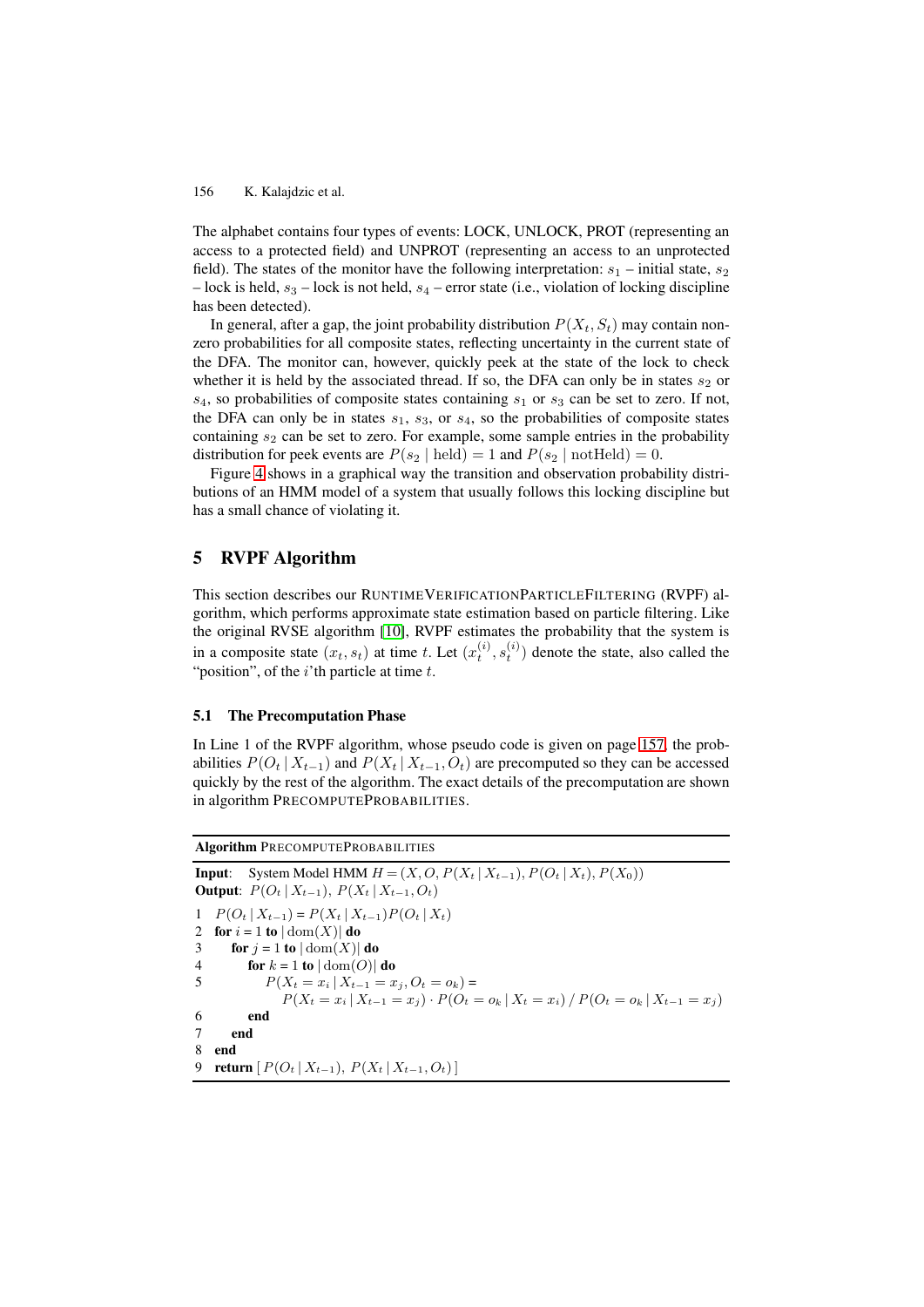**Algorithm** RUNTIMEVERIFICATIONPARTICLEFILTERING

**Input**: System Model HMM <sup>H</sup> = (X, O, *<sup>P</sup>*(X*<sup>t</sup>* <sup>|</sup> <sup>X</sup>*<sup>t</sup>*−<sup>1</sup>),*P*(O*<sup>t</sup>* <sup>|</sup> <sup>X</sup>*<sup>t</sup>*),*P*(X<sup>0</sup>)), Monitor DFA  $M = (S, Q, P(S_t | S_{t-1}), P(Q_t | S_t), P(S_0), F)$ , Program Events  $o_{1:T}$ , Peek Events  $q_{1:T}$ , Number of particles  $N_p$ **Output**: Joint probability distribution  $P(X_T, S_T | o_{1:T}, q_{1:T})$  after seeing  $o_{1:T}$  and  $q_{1:T}$  $1$   $[P(O_t | X_{t-1}), P(X_t | X_{t-1}, O_t)] = \text{PRECOMPUTEPROBABILITY}(H)$ 2  $(\boldsymbol{x}_0, \boldsymbol{s}_0, \boldsymbol{w}_0)$  = INITIALIZEPARTICLEDISTRIBUTION( $P(X_0), P(S_0), N_p$ ) 3 **for**  $t = 1$  **to**  $T$  **do**<br>4 **if**  $o_t \neq gan$  **th** 4 **if**  $o_t \neq gap$  **then**<br>5 **for**  $i = 1$  **to**  $N$ 5 **for**  $i = 1$  **to**  $N_p$  **do**<br>6 **SAMPLE**  $x_i^{(i)}$  **FI** 6 SAMPLE  $x_t^{(i)}$  FROM  $P(X_t | x_{t-1}^{(i)}, o_t)$ 7<br>
SAMPLE  $s_i^{(i)}$  FROM  $P(S_t | s_{t-1}^{(i)}, o_t)$ <br>  $R(s_i^{(i)})_{t-1}^{(i)}, o_t$ 8  $w_t^{(i)} = w_{t-1}^{(i)} \cdot P(o_t^{(i)} | x_{t-1}^{(i)})$ 9 **end** 10 **else**  $\begin{array}{ccc} 11 & \ell \\ 12 & \ell \end{array}$  $\ell$  = LENGTH OF GAP 12  $(x_{t-1}, s_{t-1}, w_{t-1}) = \text{RESAMPLE}(x_{t-1}, s_{t-1}, w_{t-1})$ <br>
13 for  $i = 1$  to  $N_{\infty}$  do 13 **for**  $i = 1$  **to**  $N_p$  **do**<br>14  $(x'_0, s'_0, w'_0) = ($ 14  $(x'_0, s'_0, w'_0) = (x_{t-1}^{(i)}, s_{t-1}^{(i)}, w_{t-1}^{(i)})$ <br> **for**  $k - 1$  **to**  $\ell$  **do** 15 **for**  $k = 1$  **to**  $\ell$  **do**<br>16 **SAMPLE**  $\alpha'$  **E** 16 SAMPLE  $o'_k$  FROM  $P(O'_k | x'_{k-1})$ <br> **EXAMPLE**  $x'$  FROM  $P(Y' | x'$ 17 SAMPLE  $x'_k$  FROM  $P(X'_k | x'_{k-1}, o'_k)$ <br> **EXAMPLE of FROM**  $P(S' | s'_{k-1}, o'_k)$ 18 SAMPLE  $s'_k$  FROM  $P(S'_k | s'_{k-1}, o'_k)$ <br>  $w' = w' - P(o' | x')$ 19  $w'_k$ <br>20 end  $k'_{k} = w'_{k-1} \cdot P(o'_{k} | x'_{k-1})$ 20 **end** 21  $(x_t^{(i)}, s_t^{(i)}, w_t^{(i)}) = (x_k', s_k', w_k')$ 22 **end** 23 **for**  $i = 1$  **to**  $N_p$  **do**  $w_t^{(i)} = w_t^{(i)} \cdot P(q_t | s_t^{(i)})$  /\* handling a peek event  $q_t$  \*/ 24 **end** 25 NORMALIZE WEIGHTS  $w_t$ <br>26  $m = 0$ 26  $m = 0$ <br>27 **for** *i* = 27 **for**  $i = 1$  **to**  $N_p$  **do**  $m = m + w_i^2$ <br>28 **if**  $1/m \ll N \sim a_i \neq \emptyset$  **then**  $(n-1)^2$ 28 **if**  $1/m \ll N_p \lor q_t \neq \emptyset$  then  $(\boldsymbol{x}_t, \boldsymbol{s}_t, \boldsymbol{w}_t) = \text{RESAMPLE}(\boldsymbol{x}_t, \boldsymbol{s}_t, \boldsymbol{w}_t)$ <br>29 **and** 29 **end** 30 INITIALIZE MATRIX  $P(X_T, S_T | o_{1:T}, q_{1:T})$  with zeros<br>31 **for**  $i = 1$  to  $N_r$  do  $P(x_r^{(i)}, s_r^{(i)} | o_{1:T}, q_{1:T}) = P(x_r^{(i)}, s_r^{(i)} | o_{1:T})$ 31 for  $i = 1$  to  $N_p$  do  $P(x_T^{(i)}, s_T^{(i)} | \mathbf{o}_{1:T}, \mathbf{q}_{1:T}) = P(x_T^{(i)}, s_T^{(i)} | \mathbf{o}_{1:T}, \mathbf{q}_{1:T}) + w_T^{(i)}$ <br>32 return  $P(X_T, S_T | \mathbf{o}_{1:T}, \mathbf{q}_{1:T})$ 32 **return**  $P(X_T, S_T | o_{1:T}, q_{1:T})$ 

On Line 1 of PRECOMPUTEPROBABILITIES, the matrix  $P(O_t | X_{t-1})$  is obtained through a straightforward matrix multiplication of  $P(X_t | X_{t-1})$  and  $P(O_t | X_t)$ . This is followed by the construction of the 3D-array  $P(X_t | X_{t-1}, O_t)$  in Lines 2–8.

 $P(X_t | X_{t-1}, O_t)$  can be best thought of as an array of transition probability matrices  $P(X_t | X_{t-1})$ , one for each observation symbol  $o_t$ . This layout makes it possible for the RVPF algorithm to choose the appropriate transition probability distribution depending on the observation symbol generated by the HMM.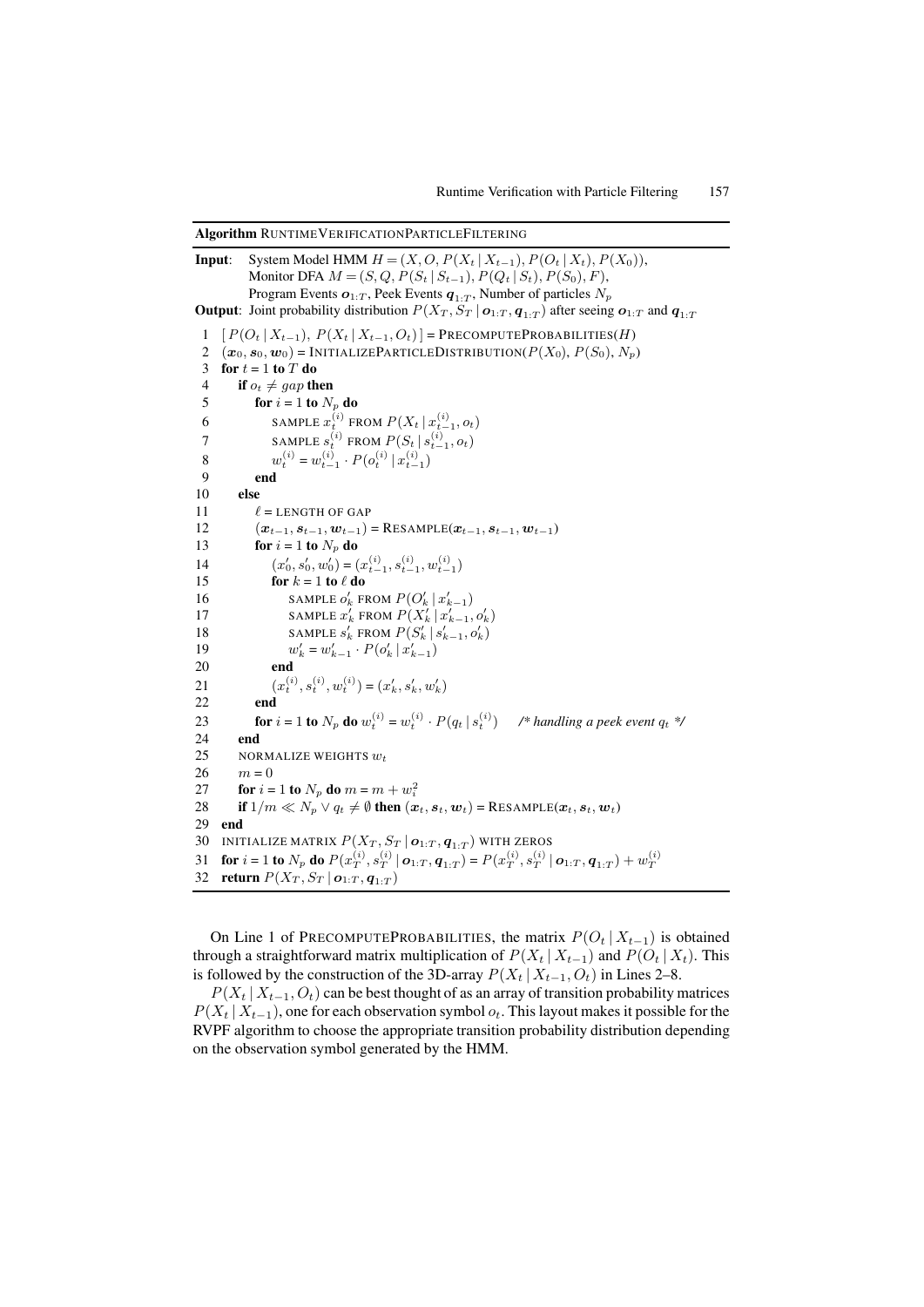## **5.2 Initial Particle Distribution**

The function INITIALIZEPARTICLEDISTRIBUTION, which is invoked on Line 2 of the RVPF algorithm, distributes  $N_p$  particles in the state space based on the initial probability distributions  $P(X_0)$  and  $P(S_0)$  of the HMM and DFA, respectively.

In the code for this function, variable  $D_{i,j}$  holds the number of particles in HMM state  $x_i$  and DFA state  $s_j$ . The rationale for using  $[N_p \cdot P(x_0^{(i)}) \cdot P(s_0^{(j)})]$  on Line 3<br>is to quarantee that every state with a non-zero initial probability will contain at least is to guarantee that every state with a non-zero initial probability will contain at least one particle. The code in Lines 1–5 is guaranteed to generate at least  $N_p$  particles. If the number of generated particles exceeds  $N_p$ , the number is reduced in Lines 6–9 by removing individual particles from the richest states.

**Algorithm** INITIALIZEPARTICLEDISTRIBUTION

**Input**: Initial probability distributions  $P(X_0)$  and  $P(S_0)$  of the HMM and DFA, respectively, Number of particles <sup>N</sup>*<sup>p</sup>*

**Output**: Initial positions  $x_0$ ,  $s_0$  and weights  $w_0$  of particles

```
1 for i = 1 to |\text{dom}(X_0)| do<br>2 for i = 1 to |\text{dom}(S_0)|2 for j = 1 to |\text{dom}(S_0)| do<br>3 D_{i,j} = [N_n \cdot P(x_0^{(i)}) \cdot P]3 D_{i,j} = [N_p \cdot P(x_0^{(i)}) \cdot P(s_0^{(j)})]4 end
  5 end
  6 while \sum_{i=1}^{\lfloor \text{dom}(X_0) \rfloor} \sum_{j=1}^{\lfloor \text{dom}(S_0) \rfloor} D_{i,j} > N_p do<br>
\sum_{i=1}^{\lfloor \text{dom}(X_0) \rfloor} D_{i,j} > N_p do
 7 FIND a, b FOR WHICH D_{a,b} = \max(D)<br>8 D_{a,b} = D_{a,b} - 18 D_{a,b} = D_{a,b} - 1<br>9 end
       9 end
10 n = 1<br>11 for i
11 for i = 1 to |\text{dom}(X_0)| do<br>12 for i = 1 to |\text{dom}(S_0)|12 for j = 1 to |\text{dom}(S_0)| do<br>13 for k = 1 to D_{i, j} do
13 for k = 1 to D_{i,j} do<br>14 (x_i^{(n)}, s_i^{(n)}, w_i^{(n)})14 (x_0^{(n)}, s_0^{(n)}, w_0^{(n)}) = (x_i, s_j, 1/N_p)<br>
15 n - n + 115 n = n + 1<br>16 end
                   16 end
17 end
18 end
19 return (x_0, s_0, w_0)
```
## **5.3 Deriving the Optimal Importance Density Function**

The simplest form of the SIR particle filter, known as the *bootstrap filter*, uses the transition prior  $P(X_t | x_{t-1})$  as the importance density function, i.e., the probability distribution from which new particle positions are drawn. Subsequent weight calculations are performed based on the observation probabilities  $P(o_t | x_t)$ , and the particles are then moved to the interesting regions of the state space through resampling. This approach, however, gives poor results in our setting.

The probability distributions of our learned HMMs often have large transition probabilities of  $x_{t-1}$  associated with small observation probabilities of  $x_t$ , and small transition probabilities of  $x_{t-1}$  associated with large observation probabilities of  $x_t$ . As a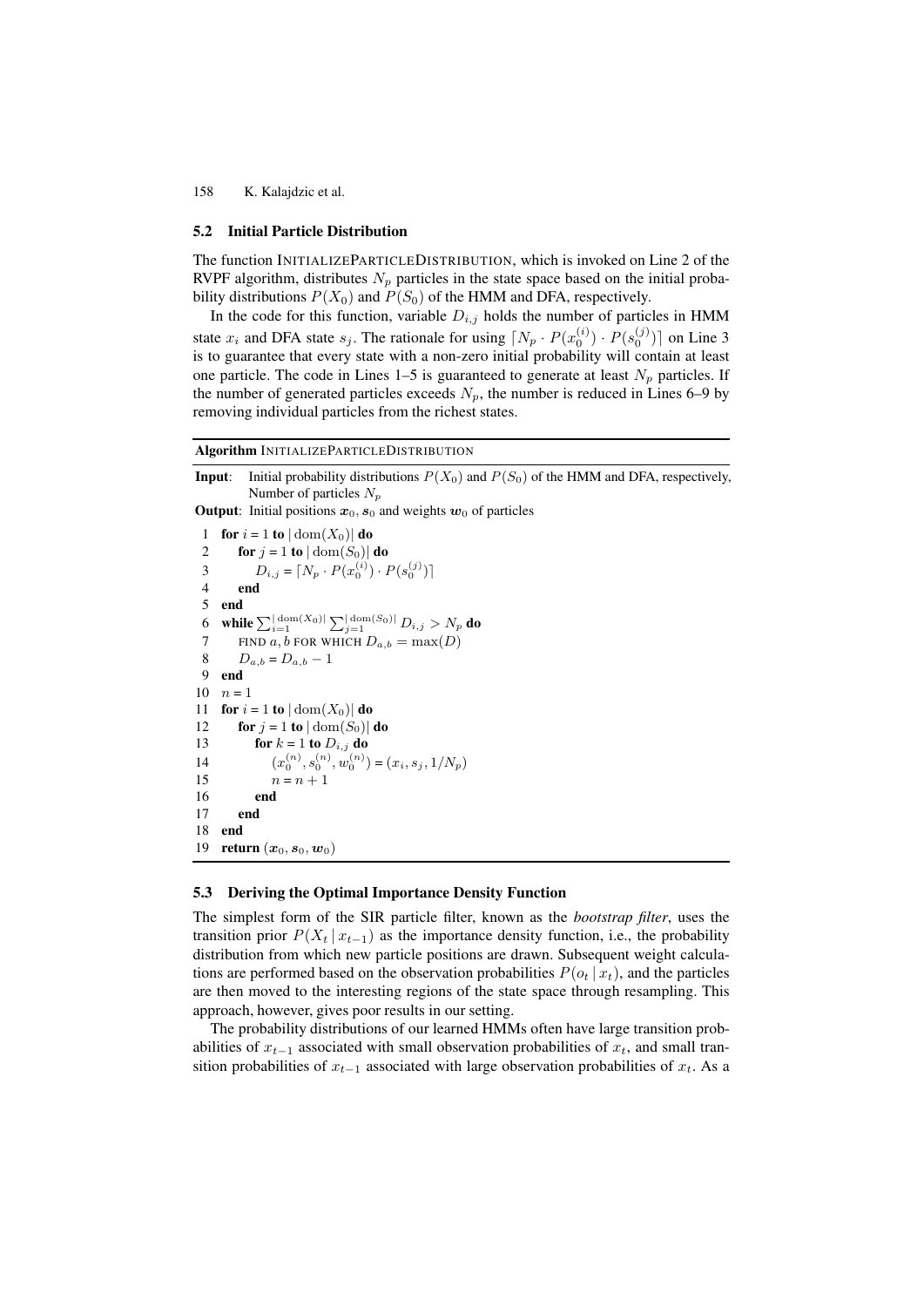consequence, if the observation  $o_t$  corresponds to a low probability transition in  $x_{t-1}$ , drawing particles from  $P(X_t | x_{t-1})$  moves all particles in the "wrong" direction (i.e., contrary to the information provided by the observation), and resampling will have a hard time to move them back to the interesting states.

The solution is to draw new particle positions from an importance density function that takes the observation  $o_t$  into account. It has been shown in [\[3\]](#page-17-6) that the target distribution  $P(X_t | x_{t-1}, o_t)$  minimizes the variance of importance weights  $w_t$  conditioned on  $x_{1:t-1}$  and  $o_{1:t}$ . In practice, it is often difficult to sample from  $P(X_t | x_{t-1}, o_t)$ . Fortunately, in our case, it is possible to obtain  $P(X_t | X_{t-1}, o_t)$  in closed form [\[4\]](#page-17-7), which leads to an optimal filter.

## **5.4 The Forward Step**

The loop in Lines 3–29 of the RVPF algorithm estimates the state of the system after each observation. Lines 5–9 handle the regular case in which an observation  $o_t$  is available. Lines 11–23 handle gaps.

**Handling Program Events.** If an observation  $o_t$  is available, each particle currently in  $(x_{t-1}, s_{t-1})$  is moved first to  $(x_t, s_{t-1})$  by sampling from  $P(X_t | x_{t-1}, o_t)$  in Line 6. In next step, the particle is moved to  $(x_t, s_t)$  by sampling from  $P(S_t | s_{t-1}, o_t)$ . Note that  $P(S_t | s_{t-1}, o_t)$  is a conditional probability table which corresponds to the DFA transition function  $\delta$ . Therefore, the sampling step in Line 7 is guaranteed to return  $s_t = \delta(s_{t-1}, o_t)$ . Subsequently, in Line 8, the importance weight of each particle is updated by multiplying its current weight with the value from the precomputed matrix  $P(O_t | X_{t-1})$ , where  $O_t = o_t$  and  $X_{t-1} = x_t$ . If the number of particles with significant weights becomes too low (which is estimated in Lines 26–28), the particle positions are resampled in Line 28, based on the weight distribution *w*. This concentrates the particles in the more probable regions of the state space.

**Handling Gaps.** Upon encountering a gap of length  $\ell$  in the trace, the RVPF algorithm moves each particle, from current state  $(x_{t-1}, s_{t-1})$ ,  $\ell$  steps forward to state  $(x_{t+\ell-1}, s_{t+\ell-1})$ , following the probability distributions in the HMM. A single step consists of: sampling an observation  $o_t$  from  $P(O_t | x_{t-1})$  in Line 16; sampling next HMM state  $x_t$  from  $P(X_t | x_{t-1}, o_t)$  in Line 17; sampling next DFA state  $s_t$  from  $P(S_t | s_{t-1}, o_t)$  in Line 18 (which, again, corresponds to advancing the DFA using  $s_t = \delta(s_{t-1}, o_t)$ ; and updating the particle weight on Line 19 using the same equation as on Line 8.

**Handling Peek Events.** Peek events help correct the movement errors introduced by using the HMM model during gaps. After each gap, a peek operation inspects a variable or a set of variables in the program state and returns an observation  $q_t$ . On Line 23, each particle *i* is weighted by  $P(q_t | s_t^{(i)})$ , the probability DFA state  $s_t^{(i)}$  assigns evidence  $q_t$ .<br>Particles with impossible DFA states are assigned a weight of zero, and particles with Particles with impossible DFA states are assigned a weight of zero, and particles with possible DFA states are assigned a weight of 1. The resampling in Line 28 redistributes all particles across the possible DFA states.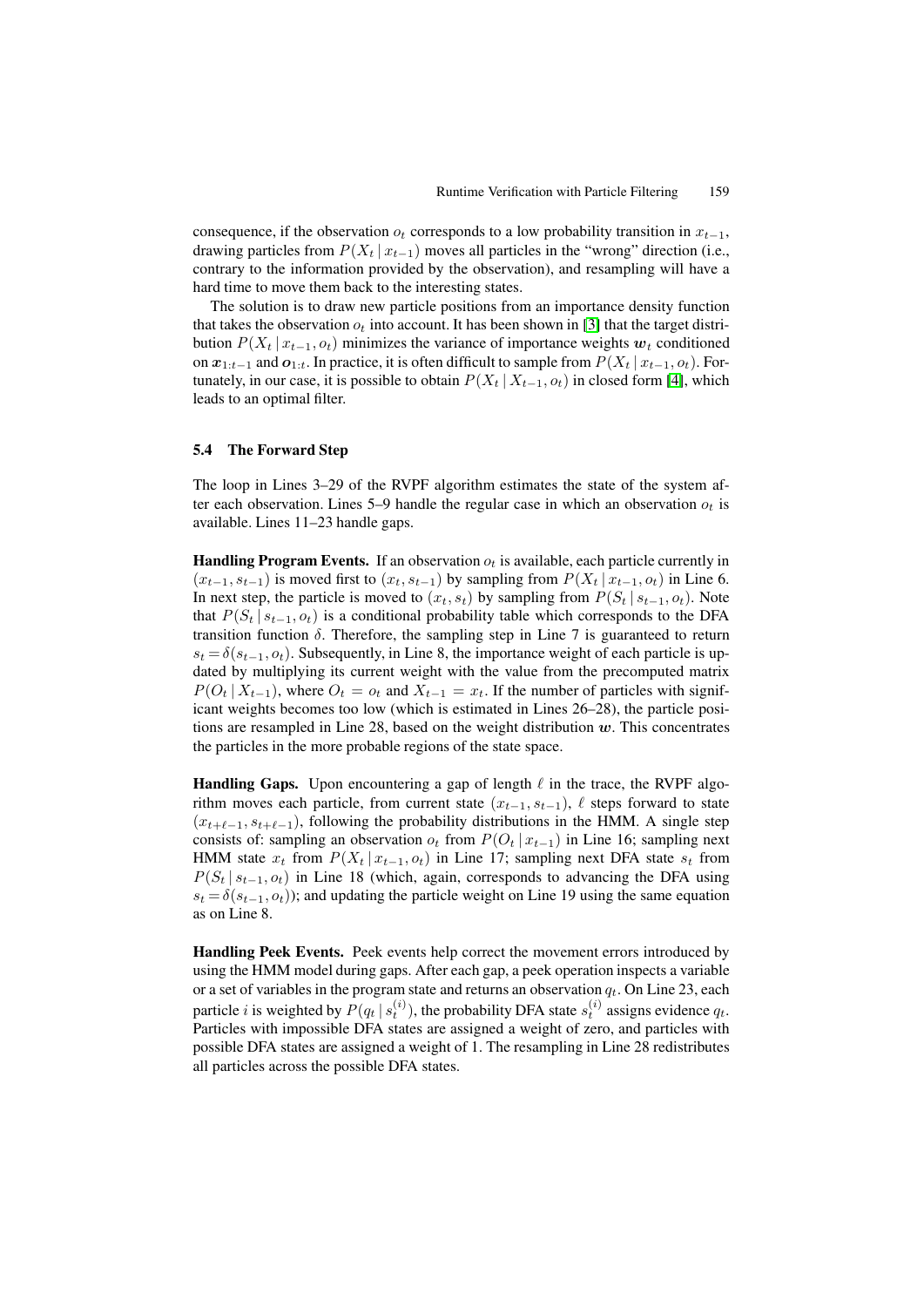## **5.5 Resampling**

Resampling plays a crucial role in maintaining the diversity among particles. Resampling relies on drawing particles from their corresponding weight distribution. To do so, Lines 1–5 of algorithm RESAMPLE compute a distribution containing prefix sums of particle weights:  $C_i$  is the sum of weights  $w_1, w_2, ..., w_i$ . In each iteration of the loop in Lines 6–9, new particle positions are drawn by sampling from C.

**Algorithm** RESAMPLE

```
Input: Particle positions and weights (x, s, w)Output: Particle positions and weights after resampling (\tilde{x}, \tilde{s}, \tilde{w})1 C_0 = 0<br>2 N_n = d2 N_p = \dim x<br>3 for i = 1 to.
  3 for i = 1 to N_p do<br>4 C_i = C_{i+1} + w4 C_i = C_{i-1} + w^{(i)}<br>5 end
       5 end
 6 for i = 1 to N_p do<br>7 SAMPLE PARTI
 7 SAMPLE PARTICLE INDEX k FROM C<br>8 (\tilde{\tau}^{(i)} \tilde{s}^{(i)} \tilde{w}^{(i)}) = (r^{(k)} \tilde{s}^{(k)} 1/N_c)8 (\tilde{x}^{(i)}, \tilde{s}^{(i)}, \tilde{w}^{(i)}) = (x^{(k)}, s^{(k)}, 1/N_p)9 end
10 return (\tilde{x}, \tilde{s}, \tilde{w})
```
## **5.6 Calculating the Probability Distribution**

After T time steps, the probability distribution  $P(X_T, S_T | o_{1:T}, q_{1:T})$  is estimated on Lines 30–31 by summing the weights of particles in each state.

## <span id="page-11-0"></span>**6 Evaluation**

In this section, we evaluate the performance of the RVPF algorithm by comparing it to the RVSE and AP-RVSE algorithms. We conducted multiple experiments focusing on three important factors: *execution time*, *memory usage*, and state-estimation *accuracy*. All our experiments were carried out under Fedora Linux 17 on a computer with 4GB of RAM and a quad-core Intel $\Omega$  Core<sup>TM</sup> i5-2500 CPU running at 3.3GHz. For these experiments, we adapted the existing implementation of AP-RVSE and created new implementations of RVSE and RVPF, reusing relevant parts from the code for AP-RVSE. All three programs are written in C.

The *micro-benchmark* is a multi-threaded application developed for the purpose of experimental evaluation of the AP-RVSE algorithm [\[1\]](#page-17-3). It consists of five threads concurrently accessing 100 objects. Each thread can perform four possible operations on any of the objects: LOCK, UNLOCK, PROT, and UNPROT. Threads choose which of these operations to execute according to the HMM in Figure [4.](#page-6-2) The DFA in Figure [3](#page-6-1) is used to check for proper access to the protected fields of each object.

To offer a fair comparison, all three algorithms were evaluated on the same set of micro-benchmark-generated traces (event sequences), which contain gaps of varying frequency (measured as the percentage of trace elements that are gap symbols) and length.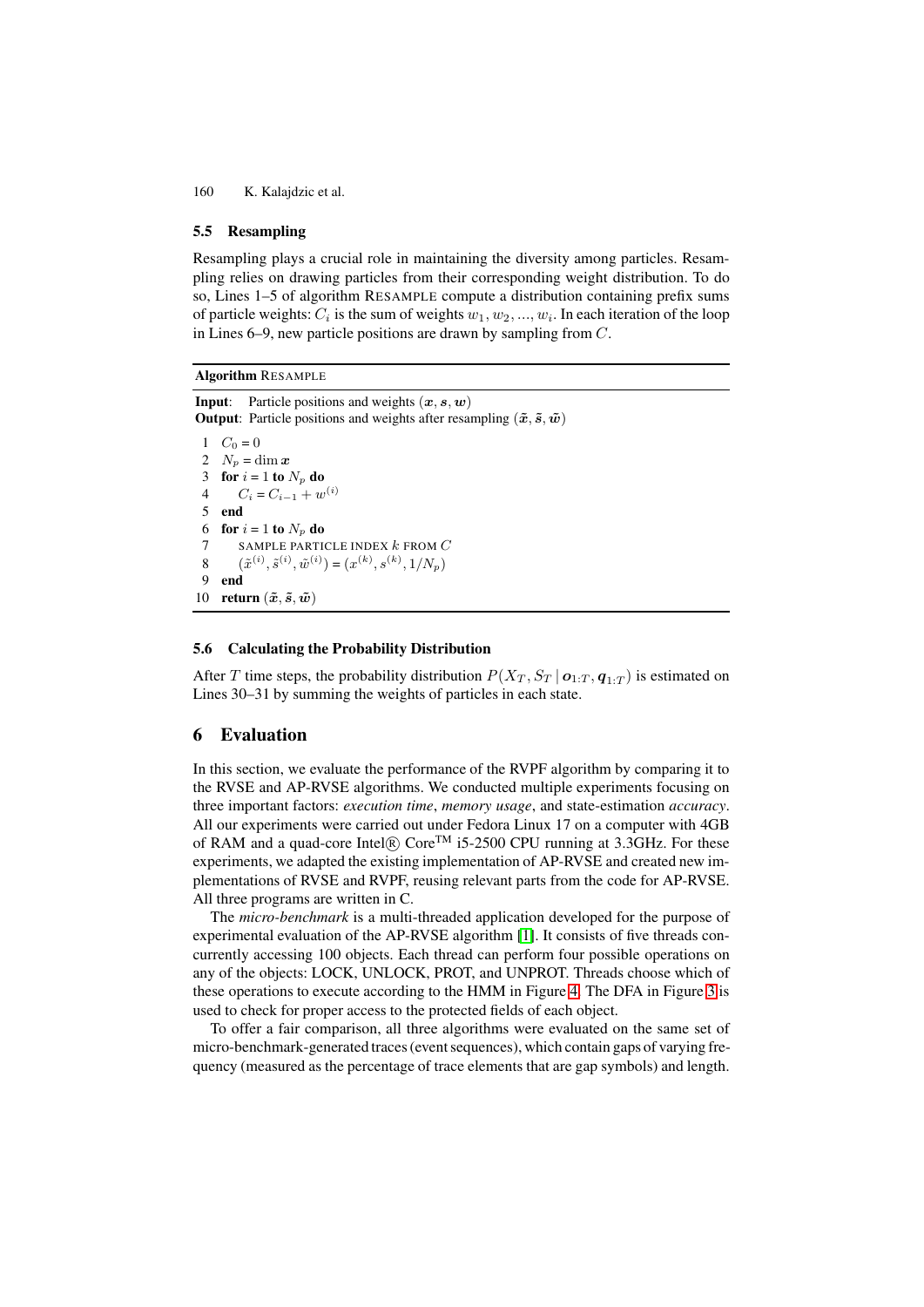Moreover, each of the algorithms performed state estimation using the same HMM that was used to generate the traces in the first place (i.e., the HMM of Figure [4\)](#page-6-2). In this way, we eliminated the imprecision that might have occurred as a result of re-learning an HMM from the traces, thereby giving each algorithm the opportunity to perform state estimation as accurately as it can. The fact that we used a predefined HMM to drive the micro-benchmark from which we collected the traces allowed us to also log the current state of the HMM and the DFA along with each emitted observation symbol.

## **6.1 Execution Time and Memory Usage**

We conducted experiments aimed at understanding how the number of particles affects the execution time and memory usage of the RVPF algorithm, and how RVPF compares to RVSE and AP-RVSE in terms of these performance measures. For all our experiments, we used both the original HMM (Figure [4\)](#page-6-2) and an additional 10-state HMM learned from the micro-benchmark-generated traces using the Baum-Welch algorithm.

One of our first tests was to measure the execution time of AP-RVSE for different gap lengths (GLs) and gap frequencies (GFs). As expected, in all cases, AP-RVSE always had nearly the same execution time, and was faster than RVPF and RVSE. This was true even when there were no gaps and only two particles were used by RVPF.

The speed of AP-RVSE, however, comes at a price of high memory usage, which is several orders of magnitude higher than that of RVSE and RVPF.

<span id="page-12-0"></span>**Table 1.** Memory consumption in bytes of RVSE, AP-RVPF (with accuracy parameter  $\epsilon = 0.1$ ) and RVPF (for 150 and 350 particles)

| Algorithm            |     |         | <b>RVSE</b> AP-RVSE RVPF ( $N_p = 150$ ) RVPF ( $N_p = 350$ ) |       |
|----------------------|-----|---------|---------------------------------------------------------------|-------|
| Original 5-state HMM | 480 | 361,240 | 3.380                                                         | 6,580 |
| Learned 10-state HMM | 960 | 764.560 | 5.960                                                         | 9.160 |

As Table [1](#page-12-0) shows, RVSE uses a relatively small amount of memory, only for storing the HMM and DFA matrices. For RVPF, the amount of required memory is a linear function of the number of particles  $N_p$  and was measured to be  $16 \cdot N_p + 980$  bytes in case of the original 5-state HMM and  $16 \cdot N_p + 3560$  bytes in case of the learned 10-state HMM. In case of the original HMM, with 150 particles RVPF requires around 100 times less memory than AP-RVSE. For the learned HMM and 350 particles, the memory consumption of RVPF is still around 80 times lower than that of AP-RVSE.

We also compared the speed of RVPF to the speed of RVSE. Instead of reporting absolute execution times, we used the execution time of RVSE as the basis for the comparison and determined the number of particles for which RVPF runs exactly as fast as RVSE. For varying GFs and GLs 1-3, we first measured the execution time of RVSE. We then measured the execution time of RVPF with an increasing number of particles until we found the number of particles for which RVPF is exactly as fast as RVSE.

Figure [5](#page-13-0) shows that the execution time of RVPF relative to RVSE improves monotonically with respect to the GF, leveling off and reaching a maximum value at a GF of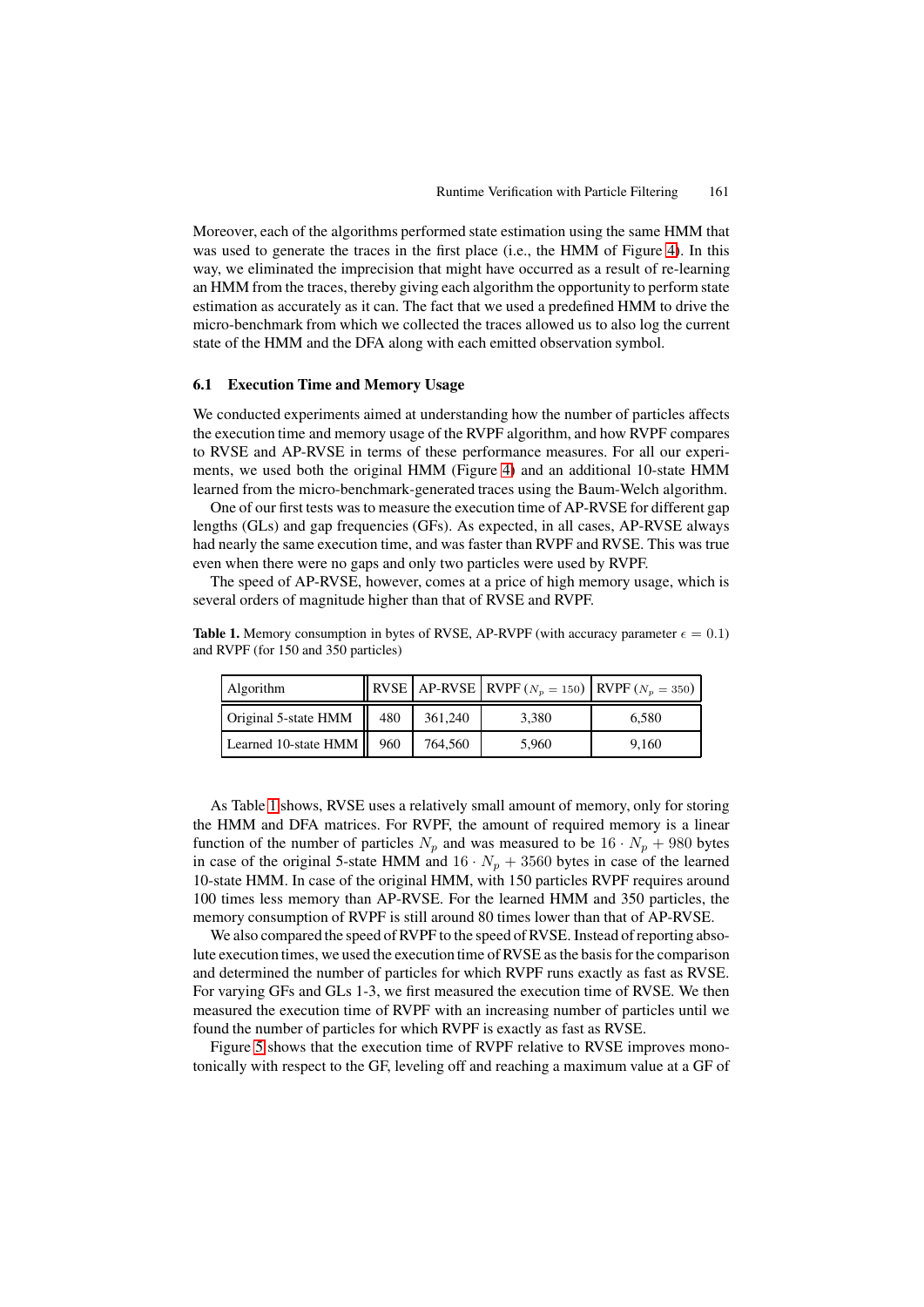

<span id="page-13-0"></span>**Fig. 5.** The number of particles for which RVPF is exactly as fast as RVSE, measured for different GFs and GLs. The figure on the left shows the results for the original 5-state HMM. The figure on the right shows the results for the learned 10-state HMM.

50%. These results also provide a useful guide for choosing the number of particles that maximizes RVPF's accuracy while maintaining its performance advantage over RVSE.

Figure [5](#page-13-0) justifies our choice of 150 and 350 particles in Table [1.](#page-12-0) Namely, with 150 particles RVPF outperforms RVSE for all GLs from 10% to 50% in case of the original 5-state HMM. The same is true for 350 particles when the learned 10-state HMM is used instead.

## **6.2 Accuracy of State Estimation**

Since we recorded the HMM and DFA states in our traces, we can use these values to determine the accuracy of each algorithm's state estimation. We consider first the DFA state. Figure [6](#page-14-0) contains our results for estimating the probability for DFA state  $s<sub>2</sub>$ . The gray line in the graphs serves as a reference value, showing exactly when the DFA was in state  $s_2$ . These results are for the worst-case scenario in which there is a gap after each observation symbol ( $GF = 50\%$ ).

The number of particles used for RVPF in obtaining these results was determined as follows. To guarantee that RVPF would always be about twice as fast as RVSE, a significant speed-up, we used the results of Figure [5](#page-13-0) to choose the number of particles for RVPF to be half of the value for which it matched RVSE's execution time.

Although we performed state estimation for each DFA state, for presentation purposes, we show only the results for the estimation of DFA state  $s_2$ . Even though we are usually interested in state  $s_4$  of the DFA, which is the error state, this state has a very low probability of being reached. The estimated probability of  $s<sub>4</sub>$  is therefore almost always zero and rises very slowly. Also, state  $s_4$  is a trap-state, meaning that once entered, the DFA will remain in the state forever. These considerations make  $s_4$  less suitable for measuring accuracy of state estimation. In contrast,  $s_2$  is entered and exited frequently and is thus much more suitable for measuring accuracy of state estimation.

The effect of a 50% GF can be seen in Figure [6](#page-14-0) as a form of jitter in the graphs for all three algorithms. Each available observation symbol helps the algorithms increase their certainty, whereas each gap introduces uncertainty. The repeated alternation between visible symbols and gap symbols thus causes the estimated probability to oscillate.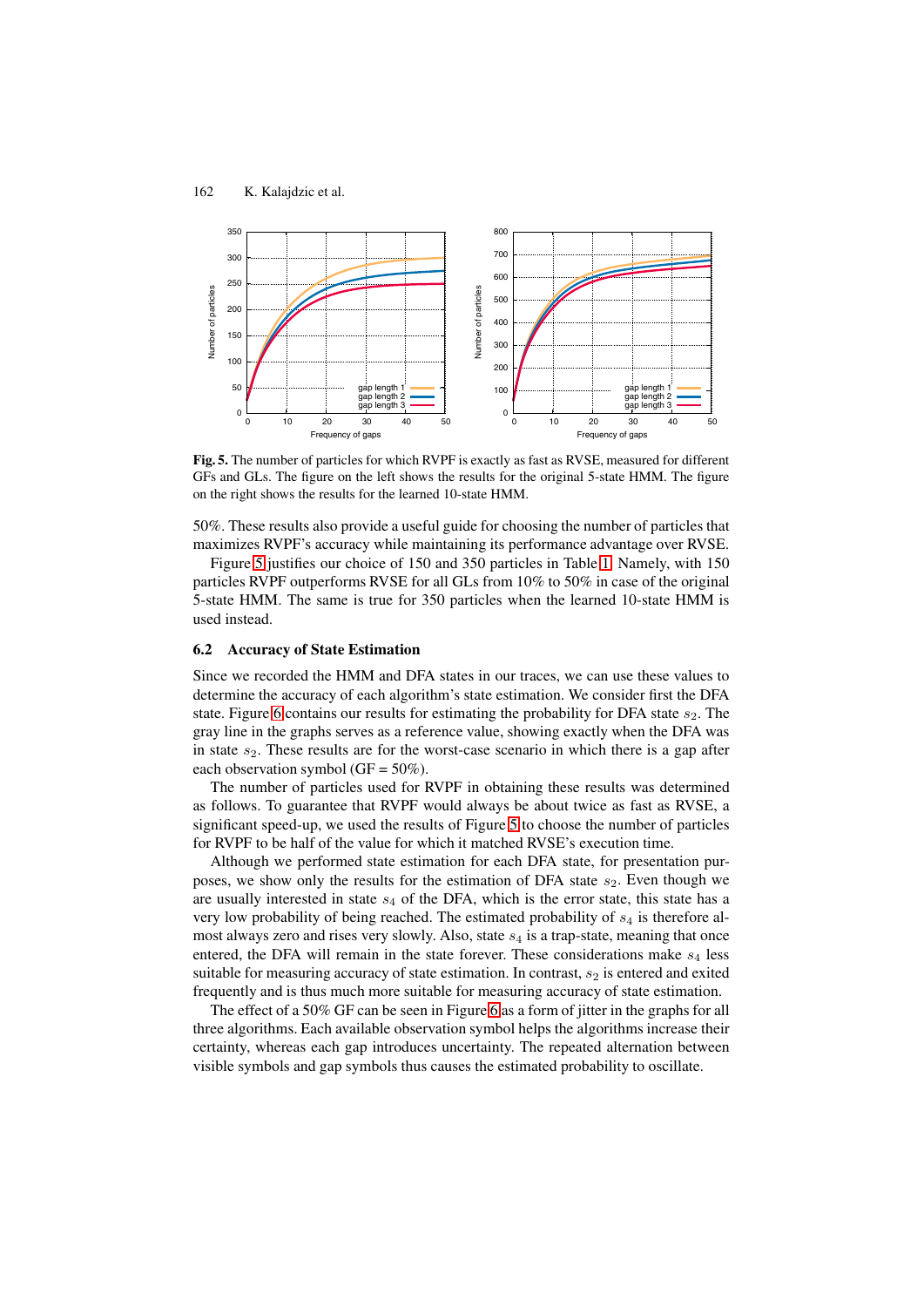

**Fig. 6.** Measuring accuracy of RVSE, AP-RVSE and RVPF in estimating probability of DFA state  $s_2$  for GF = 50% and GL = 1 (top) and GL = 2 (bottom)

<span id="page-14-1"></span>Table 2. Accuracy of RVPF, AP-RVPF and RVSE in estimating probability of DFA state  $s_2$ expressed as  $L<sup>1</sup>$ -norm of the distance between estimated probability and actual probability at 100 consecutive points in the trace

<span id="page-14-0"></span>

| Algorithm                                                  |         | RVSE   AP-RVSE | RVPF    |
|------------------------------------------------------------|---------|----------------|---------|
| Gap length 1 (Figure 6 (top))                              | 19.9740 | 22.5312        | 17.6149 |
| Gap length 2 (Figure 6 (bottom))                           | 27.1269 | 24.4361        | 18.2829 |
| Gap length 2 with peek events (Figure 7)   $\vert$ 10.6527 |         | 10.2417        | 8.2252  |

For each algorithm, we also calculated the  $L^1$ -norm of the difference between the estimated probability and the actual probability of DFA state  $s_2$ , at 100 consecutive points in the trace. The results are summarized in rows 1 and 2 of Table [2.](#page-14-1) As the table shows, RVPF gives more accurate results than both RVSE and AP-RVSE in both considered cases (gap length 1 and 2). The reason for this lies in the fact that RVSE and AP-RVSE tend to spread their estimates across all of the states, whereas the limited number of samples drives the estimates of RVPF to the most probable parts of the state space. The RVPF curves in Figure [6](#page-14-0) thus show much less jitter and follow the reference curve better than those of RVSE and AP-RVSE. The spreading of estimates across the entire state space in case of RVSE significantly reduces its accuracy as the gap length grows. This can be observed by comparing the results for RVSE and AP-RVSE in the upper two rows of Table [2.](#page-14-1)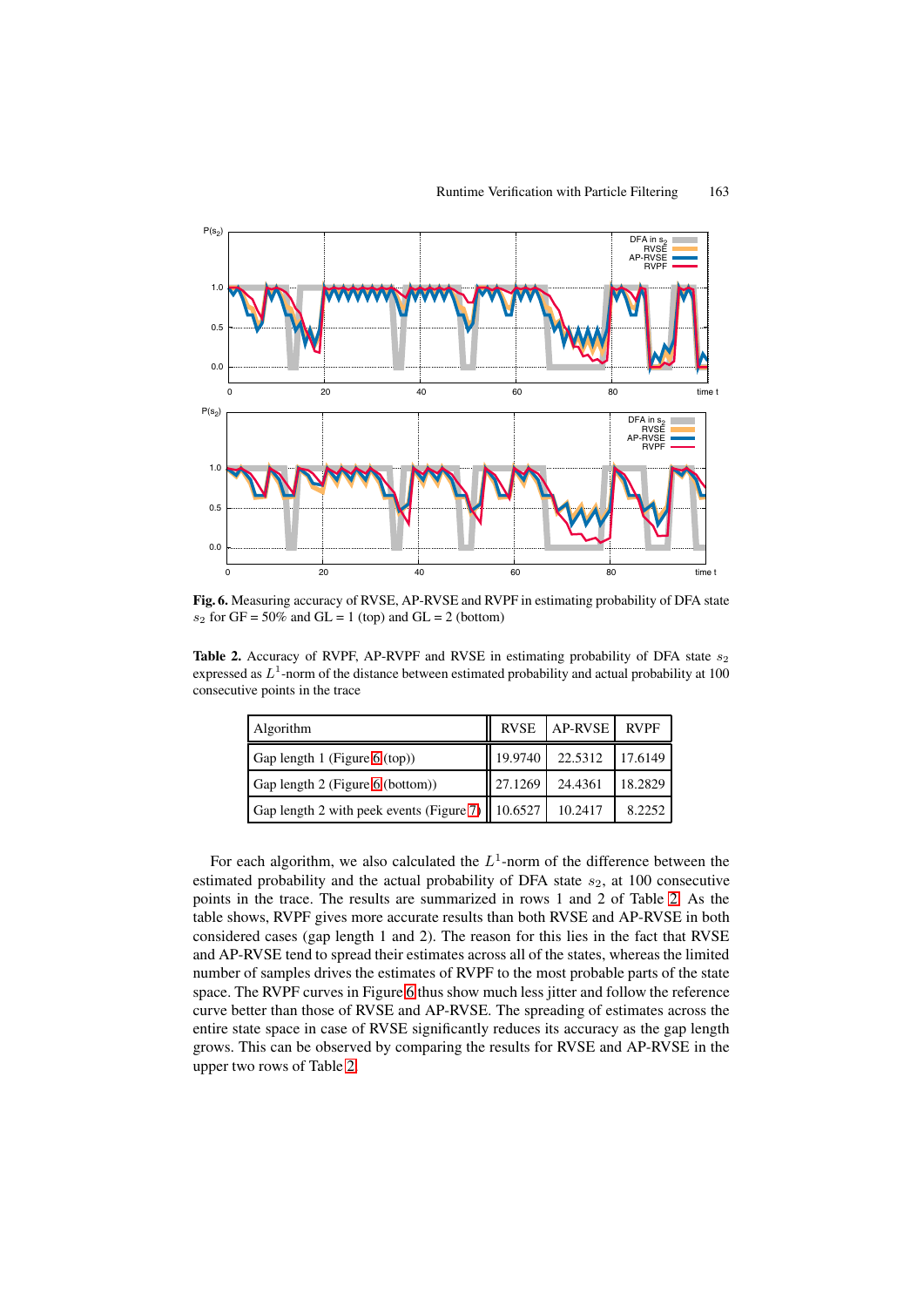## **6.3 Estimation Accuracy with Peek Events**

To show how peek events help correct estimation errors due to gaps, consider again the results of Figure [6](#page-14-0) (bottom), where monitoring is turned off two thirds of the time; i.e., each observation symbol is followed by a gap of length 2. Since, in general, none of the algorithms performs well in this case, we repeated the same test, this time allowing each algorithm to perform a peek operation on the lock after each gap. The noticeable improvements are visible in Figure [7](#page-15-1) and quantified in row 3 of Table [2.](#page-14-1) As expected, peeking results in nearly the same accuracy for RVSE and AP-RVSE, with RVPF being more accurate than both of them for the same reasons given in the previous section (i.e. less jitter and concentration of the estimates in most probable parts of the state space).



<span id="page-15-1"></span>**Fig. 7.** Estimation of probability of DFA state  $s_2$  for GF = 50% and GL = 2 after correction through peek operations

Peek operations also allow RVPF to correct the estimation of the current state of the HMM. Even though peek events are used only to exclude DFA states from the belief space, the link between a peek observation and the state of the HMM is established through the DBN (Figure [2\)](#page-6-0). This connection allows the peek observation to affect (correct) the estimated probability of the state of the HMM. Figure [8](#page-16-0) illustrates the effect of peeking on the estimation of an HMM state by all three algorithms. Recall that we recorded the actual state of the HMM in the traces, depicted in the figures as the gray (reference) curve.

## <span id="page-15-0"></span>**7 Related Work**

Particle filtering (PF) has recently been applied to hybrid systems for monitoring and diagnosis purposes, and in particular to estimate the hidden hybrid discrete-continuous state from a set of available measurements [\[6,](#page-17-8)[2,](#page-17-9)[8,](#page-17-10)[9\]](#page-17-11). In [\[6\]](#page-17-8), PF is applied to a class of distributed hybrid systems with autonomous transitions, non-linear system dynamics, and non-Gaussian noise. They demonstrate their approach on a cryogenic propulsion system. In [\[2\]](#page-17-9), the authors present a PF-based method for discrete-time stochastic hybrid systems, where each particle has two components: a Euclidean component representing the continuous state and a discrete component representing the mode. Their approach combines exact conditional mode probabilities, given the observations, with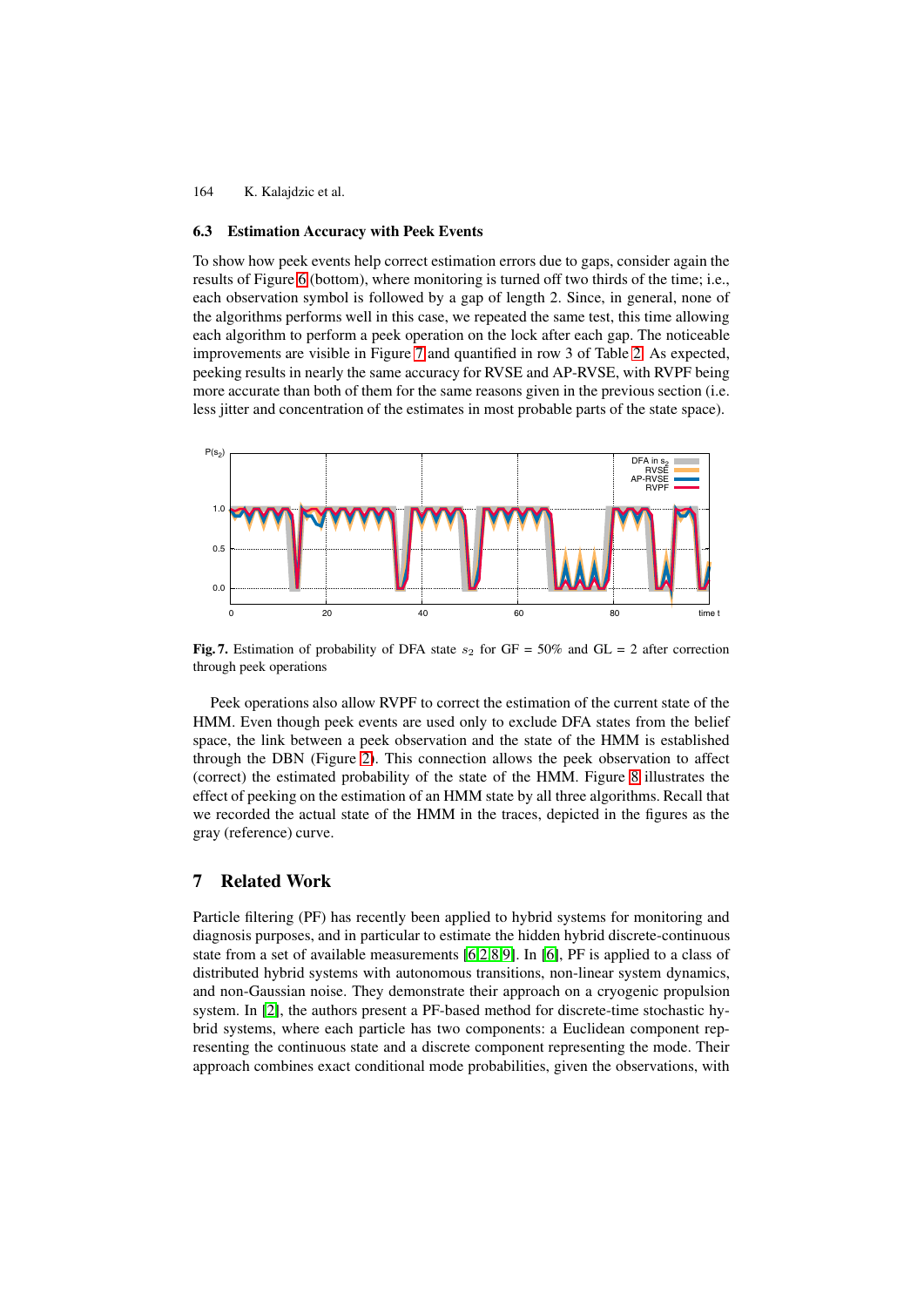

<span id="page-16-0"></span>**Fig. 8.** Estimation of probability of HMM state  $x_3$  with GF = 50% and GL = 1 before and after correction through peek operations

the use of particles to estimate the Euclidean component, showing that this technique works significantly better than standard PF.

Sistla *et al.* use PF to investigate the effectiveness of algorithms for monitorability and strong monitorability of partially observable stochastic systems [\[8,](#page-17-10)[9\]](#page-17-11). Familiarity with PF is assumed and no further details, except for the number of particles used, are provided. This application of PF is closest in nature to RVPF but there are significant differences, as witnessed by the contrasting goals of RVPF. In particular, we seek to show how PF can be a highly effective technique for runtime verification, and give a detailed presentation of the RVPF algorithm and its experimental evaluation. Furthermore, we extend PF to handle gaps and peek events. Our experimental results, which compare the accuracy and overhead of RVPF with those of RVSE [\[10\]](#page-17-2) and approximate precomputed RVSE [\[1\]](#page-17-3), confirm RVPF's versatility.

The problem we consider—estimating the probability that a safety property is violated by a program execution when monitoring gaps may be present—was introduced in [\[10\]](#page-17-2). There an optimal but compute-intensive solution based on the forward algorithm was given. In this paper, we additionally consider *peek events*, which required us to reformulate the problem in terms of DBNs. We also show how to enhance our RVPF algorithm with the *sequential importance resampling* (SIR) strategy using an optimal importance density function, to reduce the variance in state estimation in our setting.